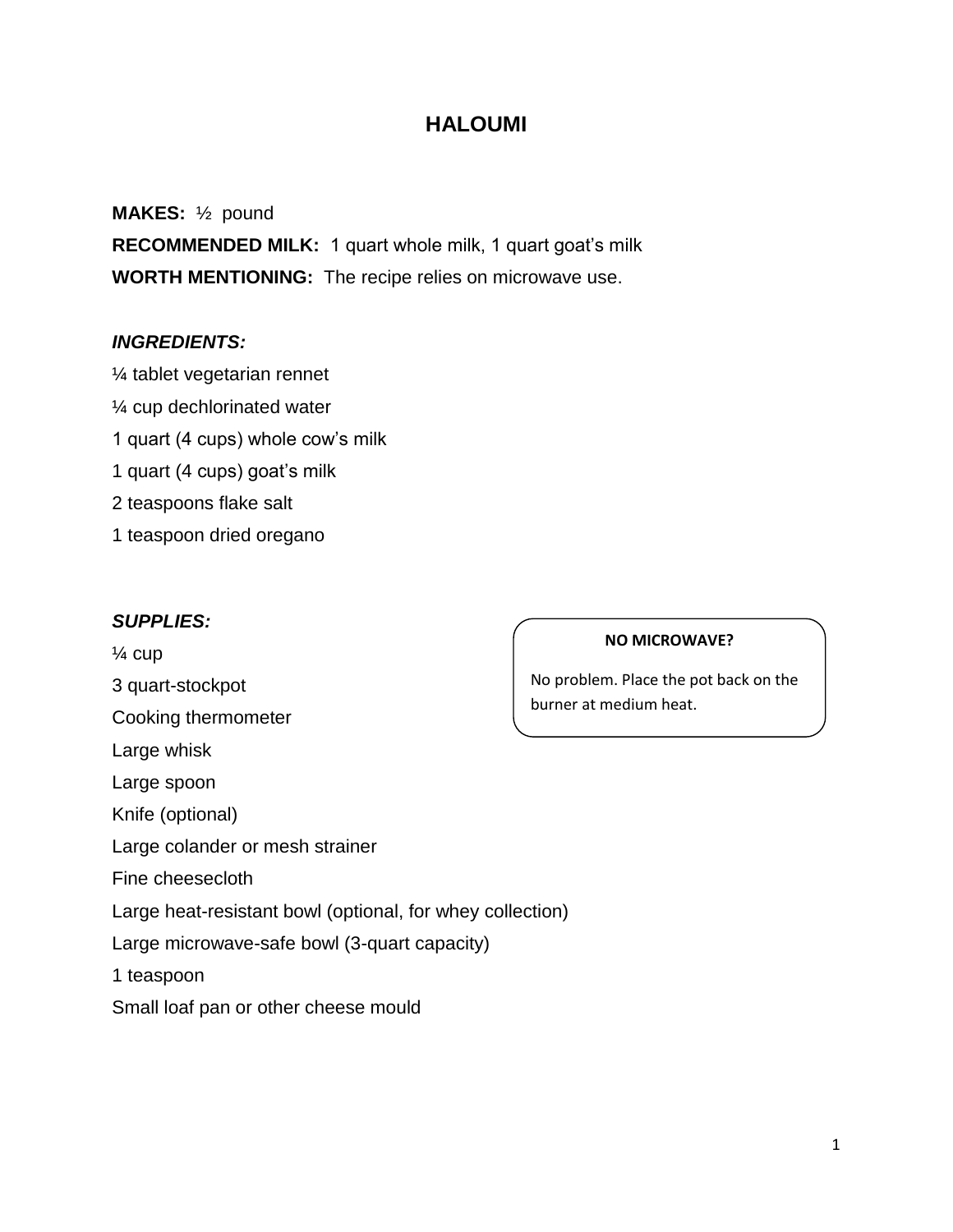

% cup water and set it aside. Heat on medium to 95°F.



3. As soon as the temperature reaches 95°F, 4. Continue heating the milk to 110°F until



5. Turn down the heat to maintain the 6. When there is a clear difference in temperature at 110<sup>o</sup>F. Allow a couple color and texture between the curds for a break between curds and whey. (roughly) 1-inch pieces (the distance



1. Dissolve the ¼ tablet of rennet in the 2. Pour both quarts of milk into the pot and



add the rennet solution. Use a whisk or you see a separation between curds and spoon to mix it in with 15 quick strokes whey when a spoon is inserted. The curd to make sure it is incorporated evenly. will look similar to yogurt, and the whey will be a milky light yellow.



more minutes if the whey still looks like and whey, use the whisk (or a knife) to milk. Insert the spoon again to check gently slice the larger pieces of curd into between the whisk wires will work – do not actually whisk the curd).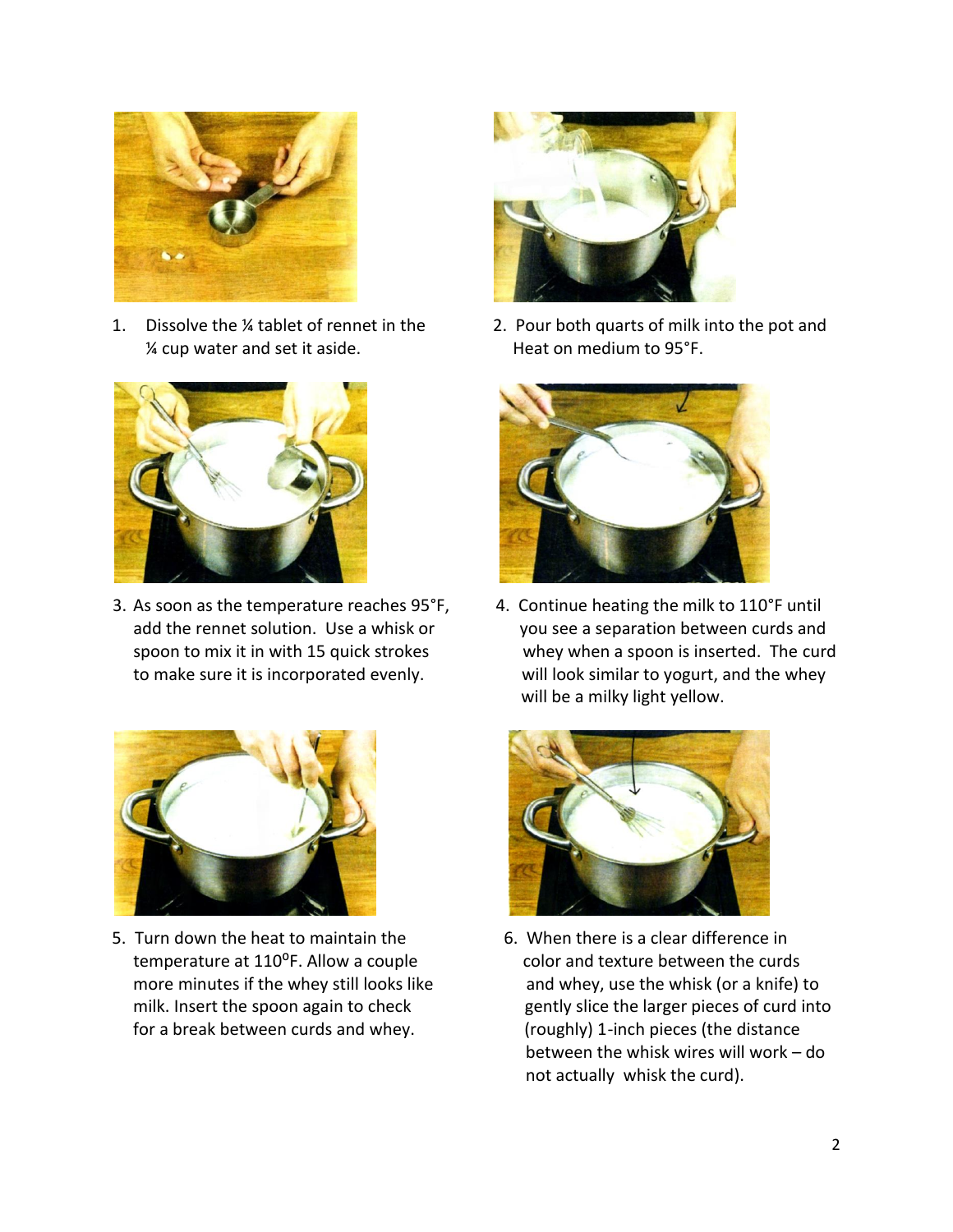

7. Remove the pot from the heat and allow 8. While you wait, line the colander with



9. Gently move the pieces of curd around in 10. Pour the entire contents of the pot



11. Microwave the curds for 2 minutes 12. Microwave the curds again for 2 on high. Stir them for 25 seconds after minutes. Stir thoroughly for a few heating. Seconds, and carefully pinch some heating.



 the cut curds to rest for 15 minutes. cheesecloth. Place a bowl (or spare pot) under the colander if you want to collect the whey; otherwise, place the lined colander in your clean sink.



 in the pot, about 2 minutes, to assist the (curds and whey) into the microwave curds as they shrink in the warm whey. safe bowl. The curds will look soft, but well-defined.



curd to see if they feel a bit springy.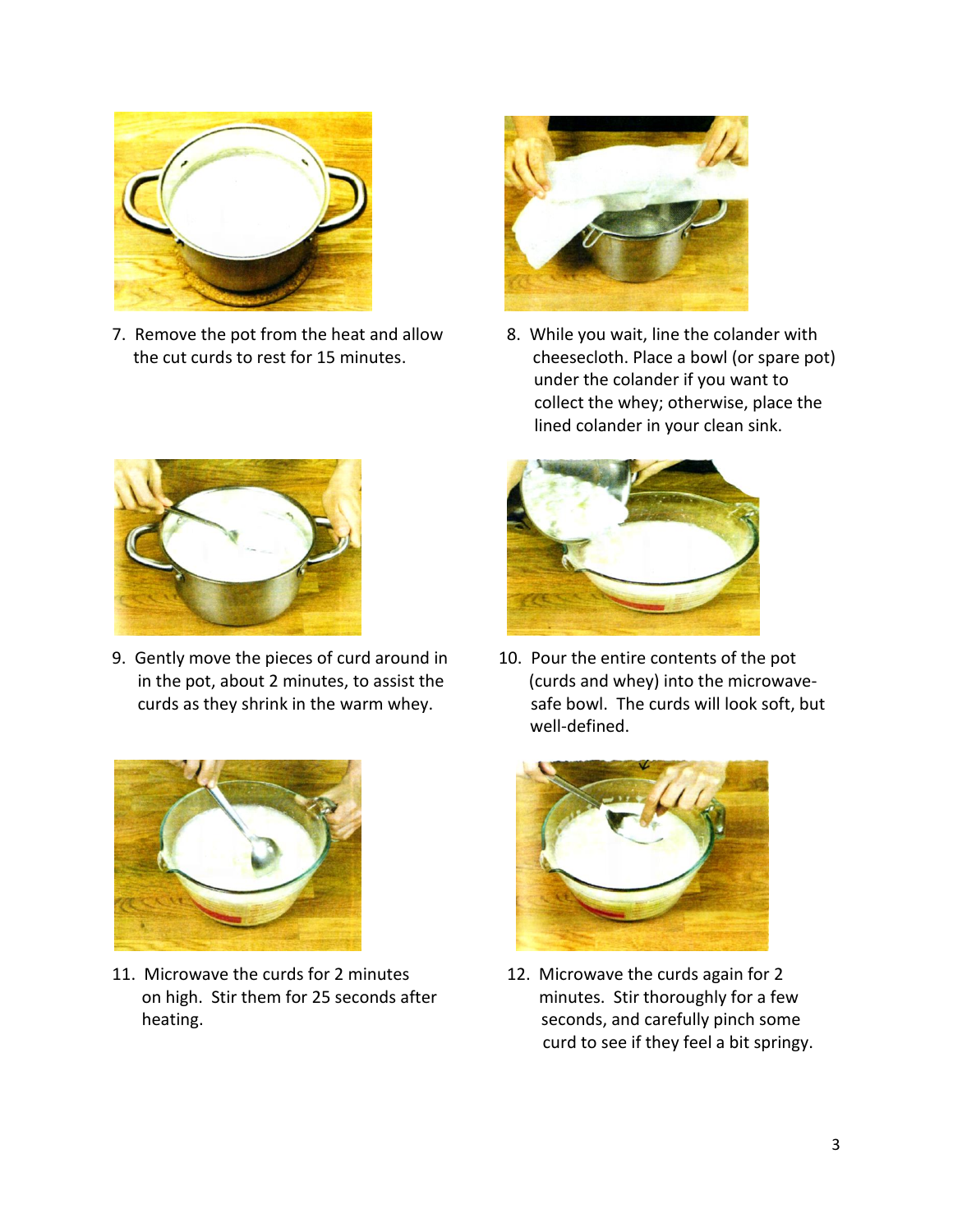

13. Microwave one last time for 1 minute. that there is no unsqueezed curd remaining.



15. Pour the curds and whey into the cloth- 16. Press the curd into the colander to lined colander and allow the whey to squeeze out any remaining whey. drain completely, about 2 to 5 minutes.





14. If squishing the curd against the bowl is This time, press the curds against the awkward for you, and your hands can sides of the bowl to squeeze out any handle the heat, squeeze the curd on excess whey until you are confident the spoon a spoonful at a time instead.





17. Add the salt...... 18. 18. ......and oregano, and mix thoroughly.